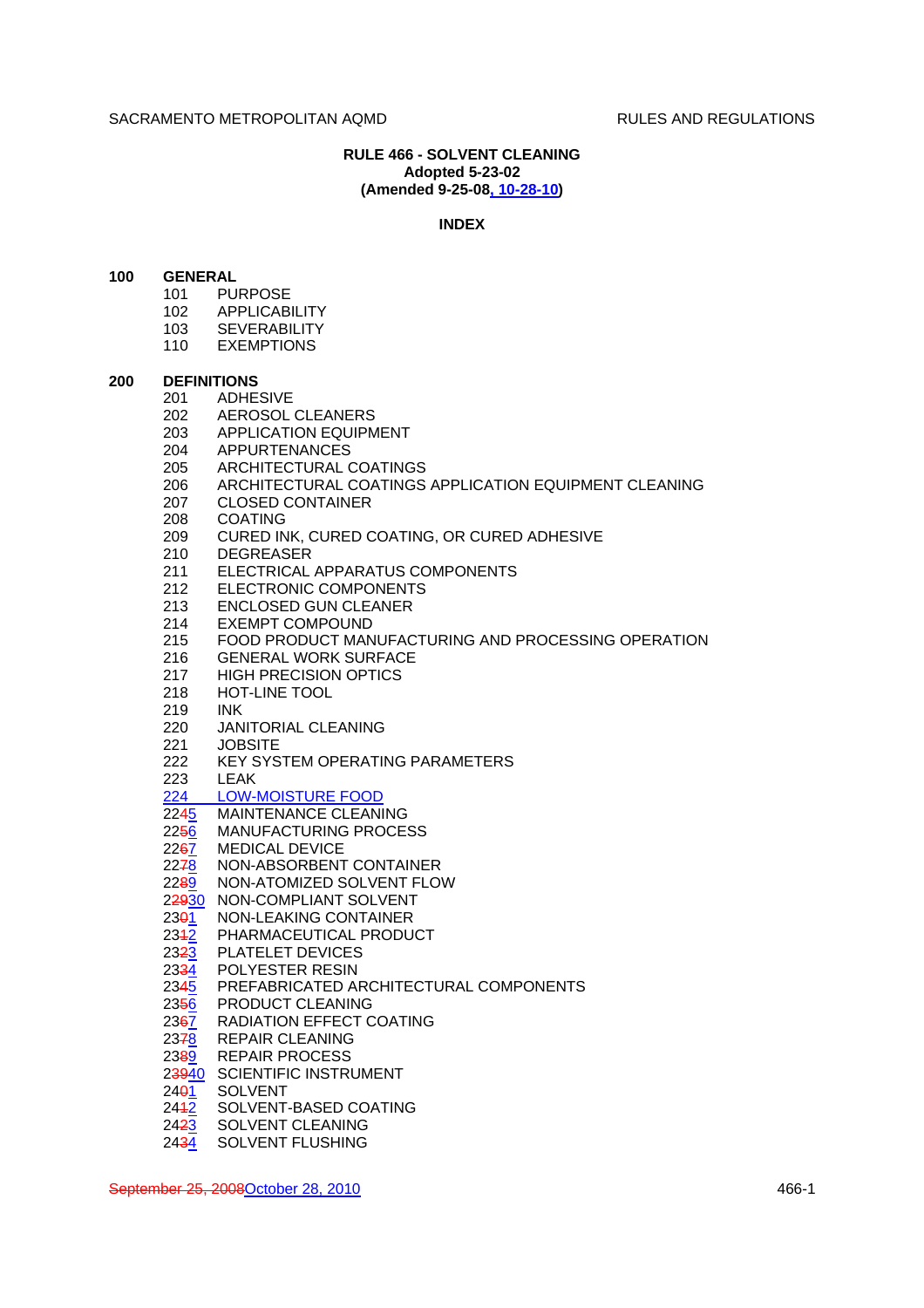- 2445 STERILIZATION<br>24<del>5</del>6 STERILIZATION
- 2456 STERILIZATION INDICATING INK<br>2467 STATIONARY SOURCE
- STATIONARY SOURCE
- 2478 STRIPPING
- 2489 VOLATILE ORGANIC COMPOUND (VOC)
- 24950 VOLATILE ORGANIC COMPOUND (VOC) AS APPLIED<br>251 WATER ACTIVITY
- 
- 251 WATER ACTIVITY<br>25<del>0</del>2 WATER-BASED C WATER-BASED COATING
- 2543 WIPE CLEANING

# **300 STANDARDS**

- 301 VOC STANDARDS
- 302 CLEANING DEVICES AND METHODS REQUIREMENTS
- 303 STORAGE AND DISPOSAL REQUIREMENTS
- 304 EMISSIONS CONTROL EQUIPMENT

# **400 ADMINISTRATIVE REQUIREMENTS**

- 401 CALCULATION FOR DETERMINING VOC CONTENT OF CLEANING SOLVENT INCLUDING WATER AND EXEMPT COMPOUNDS
- 402 CALCULATION FOR DETERMINING PERCENT CONTROL EFFICIENCY AND VOC MASS EMISSION RATE
- 403 OPERATION AND MAINTENANCE PLAN
- 404 PRODUCT INFORMATION REQUIREMENTS FOR SELLERS

### **500 MONITORING AND RECORDS**

- 501 RECORDKEEPING
- 502 TEST METHODS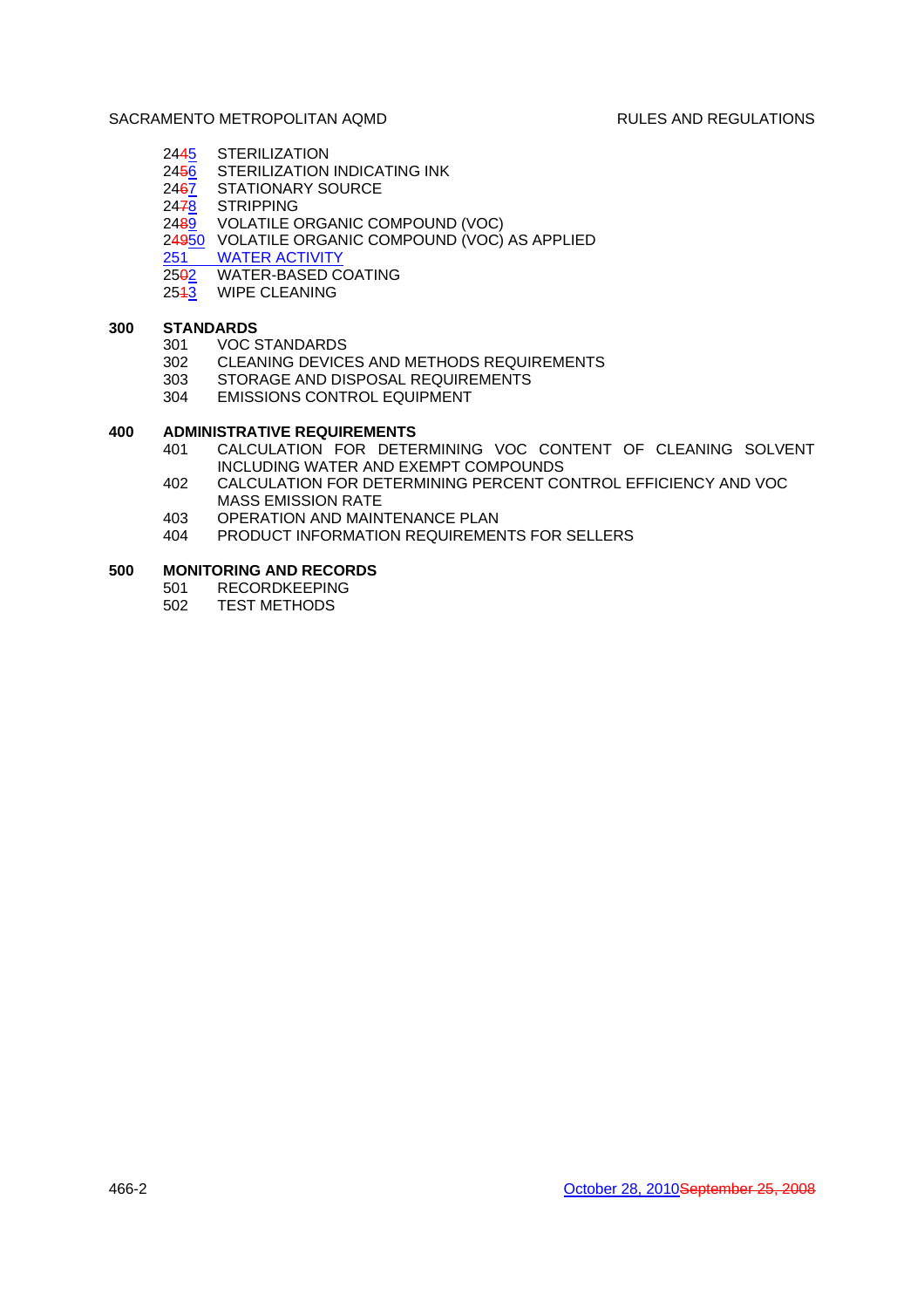## **100 GENERAL**

- 101 **PURPOSE:** To reduce the emissions of volatile organic compounds from solvent cleaning operations and activities, and from the storage and disposal of new and spent cleaning solvents.
- 102 **APPLICABILITY:** Except as provided in Section 110, this rule applies to all persons who use VOC-containing materials in solvent cleaning operations during the production, repair, maintenance or servicing of parts, products, tools, machinery, or equipment, or in general work areas, and to all persons who store and dispose of VOC-containing materials used in solvent cleaning. The rule also applies to sellers of VOC-containing materials for use in solvent cleaning operations, and to all persons who use VOC-containing materials for the sterilization of food manufacturing and processing equipment.
- 103 **SEVERABILITY**: If a court of competent jurisdiction issues an order that any provision of this rule is invalid, it is the intent of the Board of Directors of the District that other provisions of this rule remain in full force and effect, to the extent allowed by law.
- 110 **EXEMPTIONS:**
	- 110.1 The provisions of this rule do not apply to cleaning operations specifically subject to requirements under the following rules:
		- a. Rule 444 PETROLEUM SOLVENT DRY CLEANING;
		- b. Rule 450 GRAPHIC ARTS OPERATIONS:
		- c. Rule 451 SURFACE COATING OF MISCELLANEOUS METAL PARTS AND PRODUCTS;
		- d. Rule 452 CAN COATING;
		- e. Rule 454 DEGREASING OPERATIONS
		- f. Rule 456 AEROSPACE ASSEMBLY AND COMPONENT COATING OPERATIONS;
		- g. Rule 459 AUTOMOTIVE, TRUCK AND HEAVY EQUIPMENT REFINISHING OPERATONS;
		- h. Rule 460 ADHESIVES AND SEALANTS;
		- i. Rule 463 WOOD PRODUCTS COATING;
		- j. Rule 464 ORGANIC CHEMICALS MANUFACTURING OPERATIONS; and
		- k. Rule 465 POLYESTER RESIN OPERATIONS; and.
	- 110.2 The provisions of this rule shall not apply to the following:
		- a. Prior to September 25, 2009, cleaning using solvents that contain 50 grams per liter or less VOCs as applied including water and exempt compounds. This exemption expires on September 25, 2009;
		- b. Effective September 25, 2009, cleaning using solvents that contain 25 grams per liter or less VOCs as applied including water and exempt compounds;
		- c. Cleaning of solar cells, laser hardware, scientific instruments, high-voltage microwave vacuum tubes, and high-precision optics;
		- d. Cleaning of cotton swabs to remove cottonseed oil before cleaning of highprecision optics;
		- e. Cleaning of paper-based gaskets and clutch assemblies where rubber is bonded to metal by means of an adhesive;
		- f. Cleaning of application equipment used to apply coatings on satellites and radiation effect coatings;
		- g. Prior to September 25, 2009, cleaning of electrostatic coating application equipment. This exemption expires on September 25, 2009; and
		- h. Janitorial cleaning, including graffiti removal.
	- 110.3 The provisions of this rule, except for the recordkeeping requirements in Section 501, shall not apply to the following:
		- a. Cleaning of sterilization ink indicating equipment provided that the solvent usage is less than 1.5 gallons per day;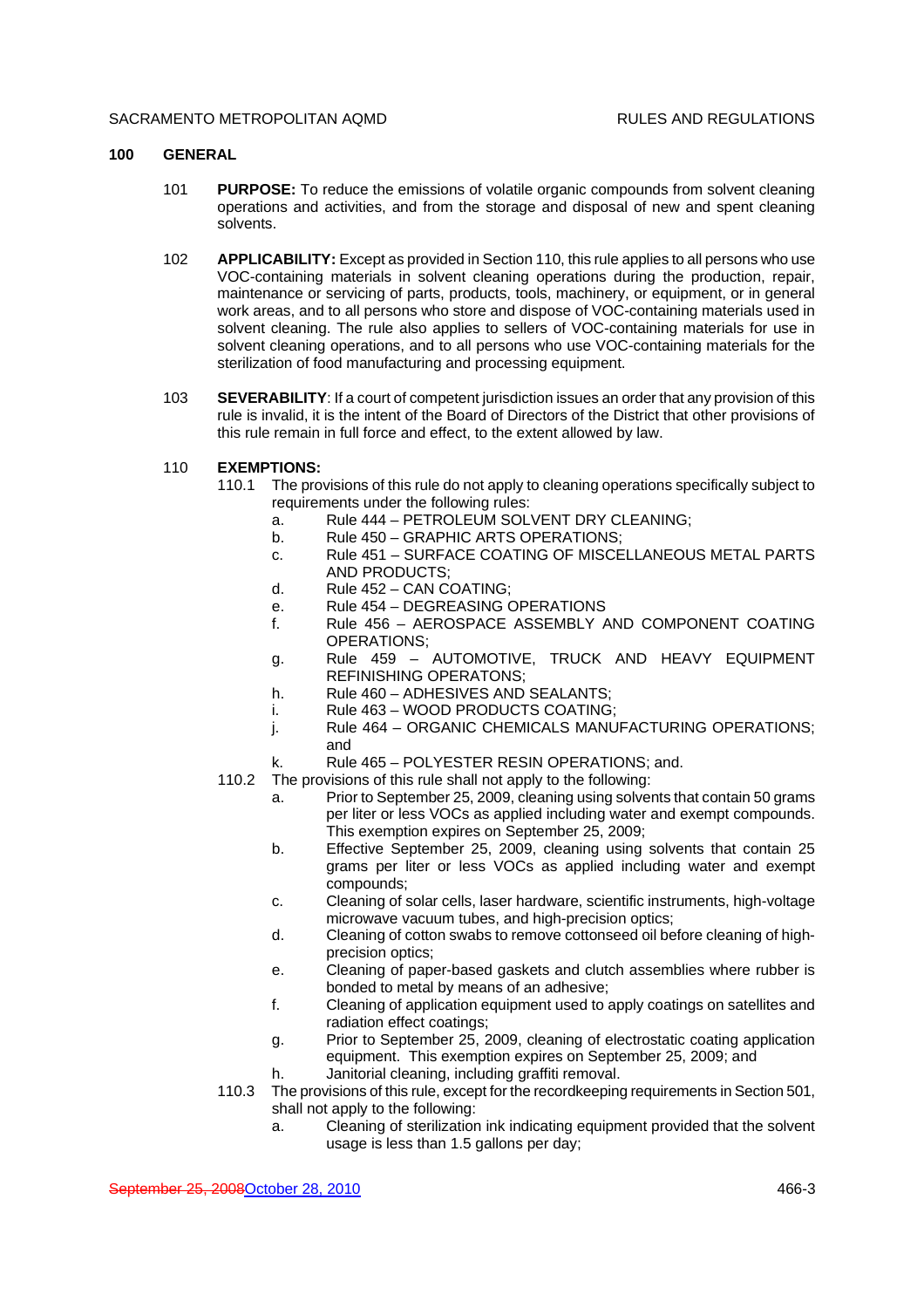- b. Cleaning with aerosol provided that 160 fluid ounces or less of aerosol product are used per day, per stationary source. Sanitizing products which are labeled and applied to food-contact surfaces
- that are used to process dry and low-moisture food products and are not rinsed prior to contact with food.
- 110.4 The provisions of Section 302 shall not apply to the cleaning of the nozzle tips of automated spray equipment systems, except for robotic systems.
- 110.5 The provisions of Section 301.1 shall not apply to materials used for the stripping of cured inks, cured coatings, or cured adhesives.

#### **200 DEFINITIONS**

- 201 **ADHESIVE:** Any material that is used to bond one surface to another surface by attachment.
- 202 **AEROSOL CLEANING SOLVENT:** A material used as a surface preparation solvent, a cleanup solvent, or as a stripper and consisting of liquid and/or gaseous solvent and propellants packaged in a hand-held, pressurized, non-refillable container. The container expels pressurized aerosol materials when a valve on the container is depressed.
- 203 **APPLICATION EQUIPMENT**: A device used to apply adhesive, coating, ink, or polyester resin materials.
- 204 **APPURTENANCES:** Accessories to a stationary structure, including, but not limited to: hand railings, cabinets, bathroom and kitchen fixtures, fences, rain-gutters and down-spouts, window screens, lamp-posts, heating and air conditioning equipment, other mechanical equipment, large fixed stationary tools and concrete forms.
- 205 **ARCHITECTURAL COATINGS:** Any coating applied to stationary structures and their appurtenances, to mobile homes, to pavements, or to curbs.
- 206 **ARCHITECTURAL COATINGS APPLICATION EQUIPMENT CLEANING**: The cleaning of architectural coating application equipment such as paint spray guns, brushes, and hoses. For purpose of this rule, the cleaning of architectural coating application equipment used for coating of prefabricated architectural components are not subject to the requirements of this rule.
- 207 **CLOSED CONTAINER:** A container which has a nonabsorbent cover where the cover meets with the main body of the container without any visible gaps between the cover and the main body of the container.
- 208 **COATING:** A material applied onto or impregnated into a substrate for protective, decorative, or functional purposes. Such materials include, but are not limited to, paints, varnishes, sealers, and stains.
- 209 **CURED INK, CURED COATING, OR CURED ADHESIVE:** An ink, coating, or adhesive, which is dry to the touch.
- 210 **DEGREASER:** A tank, tray, drum, or other container in which the objects to be cleaned are exposed to a solvent or solvent vapor in order to remove contaminants.
- 211 **ELECTRICAL APPARATUS COMPONENTS:** An internal component such as wires, windings, stators, rotors, magnets, contacts, relays, energizers, and connections in an apparatus that generates or transmits electrical energy including, but not limited to: alternators, generators, transformers, electric motors, cables, and circuit breakers, except for the actual cabinet in which the components are housed. Electrical components of graphic arts application equipment and hot-line tools are also included in this category.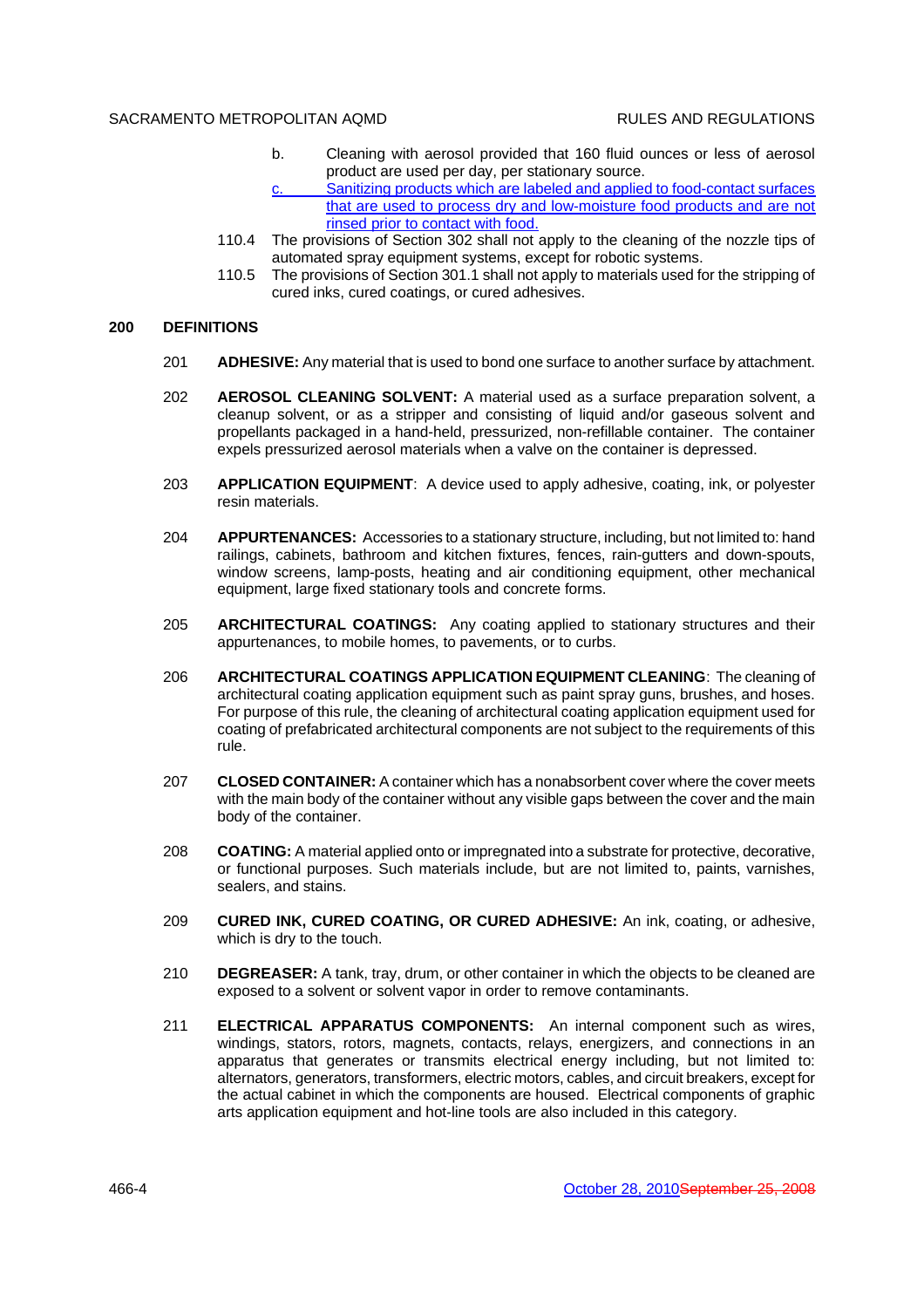212 **ELECTRONIC COMPONENTS:** The portion of an assembly, including circuit board assemblies, printed wire assemblies, printed circuit boards, soldered joints, ground wires, bus bars, and other electrical fixtures, except for the actual cabinets in which the components are housed.

## 213 **ENCLOSED GUN CLEANER:**

- 213.1 A device that is used for the cleaning of spray guns, cups, pots and hoses, that has an enclosed solvent container, is not open to the ambient air when in use, and has a mechanism to force the cleanup material through the gun while the cleaner is in operation; or
- 213.2 A device that is used for the cleaning of spray guns, cups, pots and hoses, that has an enclosed solvent container, uses non-atomized solvent flow to flush the spray equipment and collects and returns the discharged solvent to the enclosed container.
- 214 **EXEMPT COMPOUND:** For the purposes of this rule, "exempt compound" has the same meaning as in Rule 101—GENERAL PROVISIONS AND DEFINITIONS.
- 215 **FOOD PRODUCT MANUFACTURING AND PROCESSING OPERATION:** Any activity or equipment used in the production, formulation, or configuration of any food product. Such manufacturing and processing operations include, but are not limited to distillation, extraction, reacting, blending, drying, crystallizing, granulating, separation, sterilization, and filtering.
- 216 **GENERAL WORK SURFACE:** An area of a medical device or pharmaceutical facility where solvent cleaning is performed on work surfaces including, but not limited to, tables, countertops, and laboratory benches. General work surface shall not include items defined under janitorial cleaning.
- 217 **HIGH PRECISION OPTICS:** An optical element used in an electro-optical device and is designed to sense, detect, or transmit light energy, including specific wavelengths of light energy and changes in light energy levels.
- 218 **HOT-LINE TOOL:** A specialized tool used primarily on the transmission systems, subtransmission systems and distribution systems for replacing and repairing circuit components or for other types of work with electrically energized circuits.
- 219 **INK:** Any fluid or viscous composition used in printing, impressing, or transferring an image onto a substrate.
- 220 **JANITORIAL CLEANING:** The cleaning of building or facility components including, but not limited to, floors, ceilings, walls, windows, doors, stairs, bathrooms, furnishings, and exterior surfaces of office equipment, and excludes the cleaning of work areas where manufacturing or repair activity is performed.
- 221 **JOBSITE:** The location where architectural coatings are applied to stationary structures or their accessories at the site of installation. Jobsite does not include the application of coatings in or on the premises of a factory or a shop as part of a manufacturing, production, or repairing process.

## 222 **KEY SYSTEM OPERATING PARAMETER:**

- 222.1 A variable that is critical to the operation of an emission control system and that ensures:
	- a. Operation of the system within the system manufacturer's specifications, and
	- b. Compliance with the overall system efficiency standard required by Section 305.
- 222.2 Such variables may include, but are not limited to:
	- a. Hours of operation,
	- b. Temperature,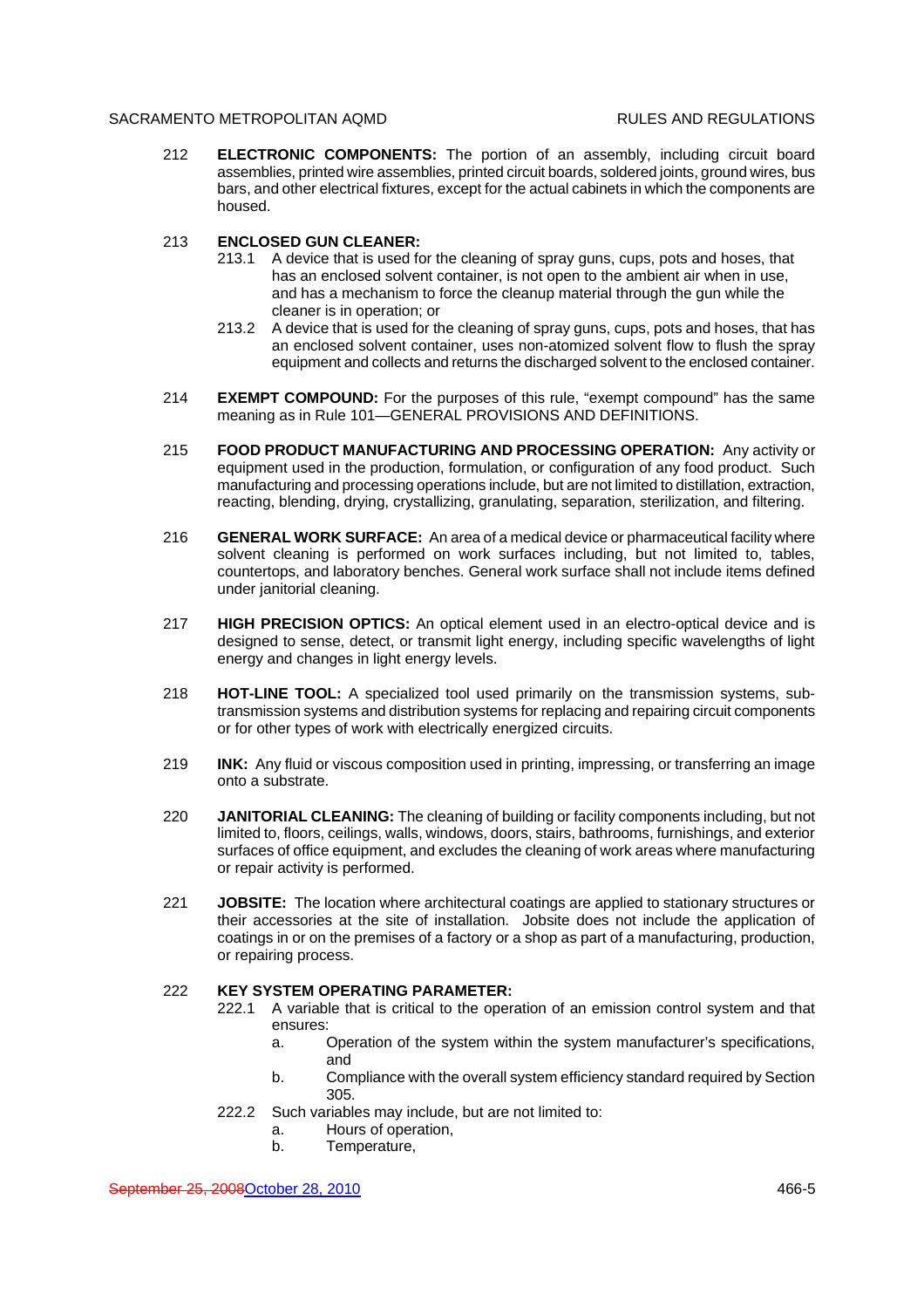- c. Flow rate, and
- d. Pressure.
- 223 **LEAK:** A leak is:
	- 223.1 The dripping of liquid volatile organic compounds in excess of three drops per minute; or
	- 223.2 The appearance of a visible mist.
- 224 **LOW-MOISTURE FOOD:** A food with a water activity less than 0.85 or other applicable standards approved by the Air Pollution Control Officer, California Air Resources Board, and U.S. Environmental Protection Agency.
- 2245 **MAINTENANCE CLEANING:** A solvent cleaning operation or activity carried out to keep tools, machinery, molds, forms, jigs, or general work areas where manufacturing or repair activity is performed clean and in good operational condition. This definition does not include the cleaning of application equipment for coatings, adhesives, or inks.
- 2256 **MANUFACTURING PROCESS:** The process of making goods or articles by hand or by machinery.
- 2267 **MEDICAL DEVICE:** An instrument, apparatus, implement, machine, contrivance, implant, in vitro reagent or other similar article, including any component or accessory, that meets one of the following conditions:
	- 2267.1 it is intended for use in the diagnosis of disease or other conditions, or in the cure, mitigation, treatment, or prevention of disease; or
	- $2267.2$  it is intended to affect the structure or any function of the body; or
	- 2267.3 it is defined in the National Formulary or the United States Pharmacopoeia, or any supplement to them.
- 2278 **NON-ABSORBENT CONTAINER:** A container made of nonporous material, which does not allow the migration of the liquid solvent through it.
- 2289 **NON-ATOMIZED SOLVENT FLOW:** The use of a solvent in the form of a liquid stream without atomization to remove uncured adhesives, uncured inks, uncured coatings, and contaminants from an article.
- 22930 **NON-COMPLIANT SOLVENT:** A solvent that:

22930.1exceeds the VOC content limits specified in Section 301, and

22930.2is not exempt pursuant to Section 110, and

22930.3is used a facility that does not use emission control equipment pursuant to Section 304, and

22930.4is used a facility that does not use an alternative compliance option pursuant to Rule 107, ALTERNATIVE COMPLIANCE.

- 2301 **NON-LEAKING CONTAINER:** A container without leak.
- 2312 **PHARMACEUTICAL PRODUCT:** A preparation or compound of medicinal drugs including, but not limited to, a prescription drug, analgesic, decongestant, antihistamine, cough suppressant, vitamin, mineral and herb, and is used by humans for consumption to enhance personal health.
- 2323 **PLATELET DEVICES:** A very precision photo chemically etched metallic plates that are diffusion bonded (high pressure and heat) to make a monolithic part. The details of these parts can be a small as .00005 inches.
- 2334 **POLYESTER RESIN:** Unsaturated polyester resin such as isophthalic, orthophthalic, halogenated, bisphenol-A, vinyl-ester, or furan resin; cross-linking agent; catalyst, gel coat,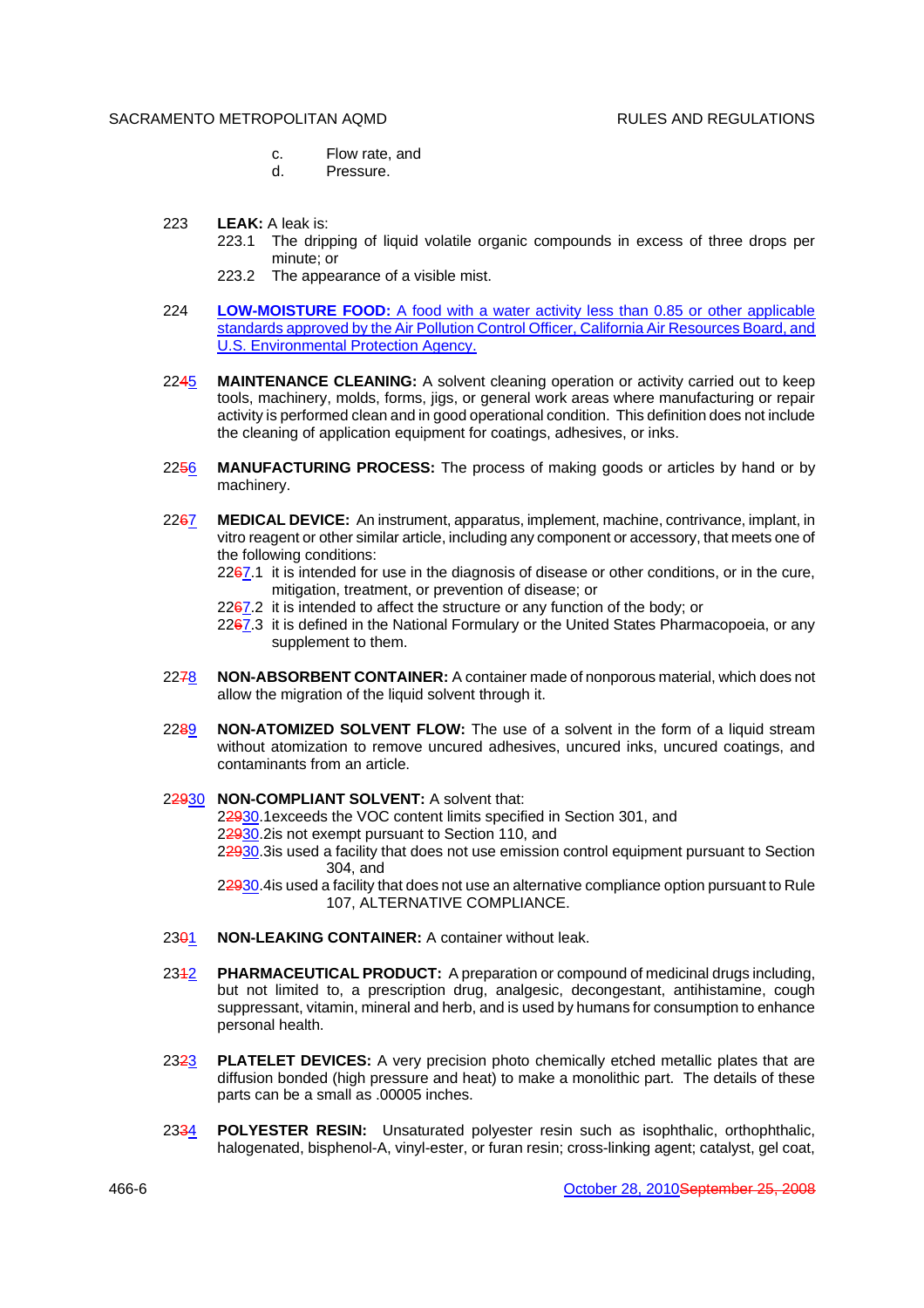inhibitor, accelerator, promoter, and any other VOC-containing material comprising a resin made from polyester. Inert filler and cleaning material are excluded from this definition.

- 2345 **PREFABRICATED ARCHITECTURAL COMPONENTS:** Prefabricated metal parts and products which are to be used as architectural appurtenances or structures and which are coated in a shop environment, not including window frames and door frames.
- 2356 **PRODUCT CLEANING:** The cleaning of parts or components in a process of making goods or articles by hand or by machinery from those parts or components.
- 2367 **RADIATION-EFFECT COATING:** A material that prevents radar detection.
- 2378 **REPAIR CLEANING:** A solvent cleaning operation or activity carried out during a repair process or as part of a scheduled maintenance procedure during which the parts are removed.
- 2389 **REPAIR PROCESS:** The process of returning a damaged object or an object not operating properly to good condition.
- 23940 **SCIENTIFIC INSTRUMENT:** An instrument (including the components, assemblies, and subassemblies used in their manufacture) and associated accessories and reagents that is used for the detection, measurement, analysis, separation, synthesis, or sequencing of various compounds.
- 2401 **SOLVENT:** Any liquid containing a volatile organic compound or combination of volatile organic compounds, which is used to perform solvent cleaning.
- 2412 **SOLVENT BASED COATING:** A coating designed to be dissolved or suspended in a VOC containing liquid.
- 2423 **SOLVENT CLEANING:** The removal of loosely held uncured adhesives, uncured inks, uncured coatings, and contaminants which include, but are not limited to, dirt, soil, and grease from parts, products, tools, machinery, equipment, and general work areas. Each distinct method of cleaning in a cleaning process, which consists of a series of cleaning methods, shall constitute a separate solvent cleaning operation. Effective September 25, 2009, solvent cleaning operations include sterilization of food manufacturing and processing equipment.
- 2434 **SOLVENT FLUSHING:** The use of a solvent to remove uncured adhesives, uncured inks, uncured coatings, or contaminants from the internal surfaces and passages of the equipment by flushing solvent through the equipment.
- 2445 **STERILIZATION:** A process or operation that removes or prevents the growth of bacteria and other living microorganisms.
- 2456 **STERILIZATION INDICATING INK:** Ink that changes color to indicate that sterilization has occurred. Such ink is used to monitor the sterilization of medical instruments, autoclave efficiency, and the thermal processing of foods for prevention of spoilage.
- 2467 **STATIONARY SOURCE:** Any building, structure, facility, or emissions unit which emits or may emit any affected pollutant directly or as a fugitive emission.

2467.1 Building, structure, facility, or emissions unit includes all pollutant emitting activities which:

- a. Belong to the same industrial grouping, and
- b. Are located on one property, or two or more contiguous properties, and
- c. Are under the same or common ownership, operation, or control, or which are owned or operated by entities which are under common control.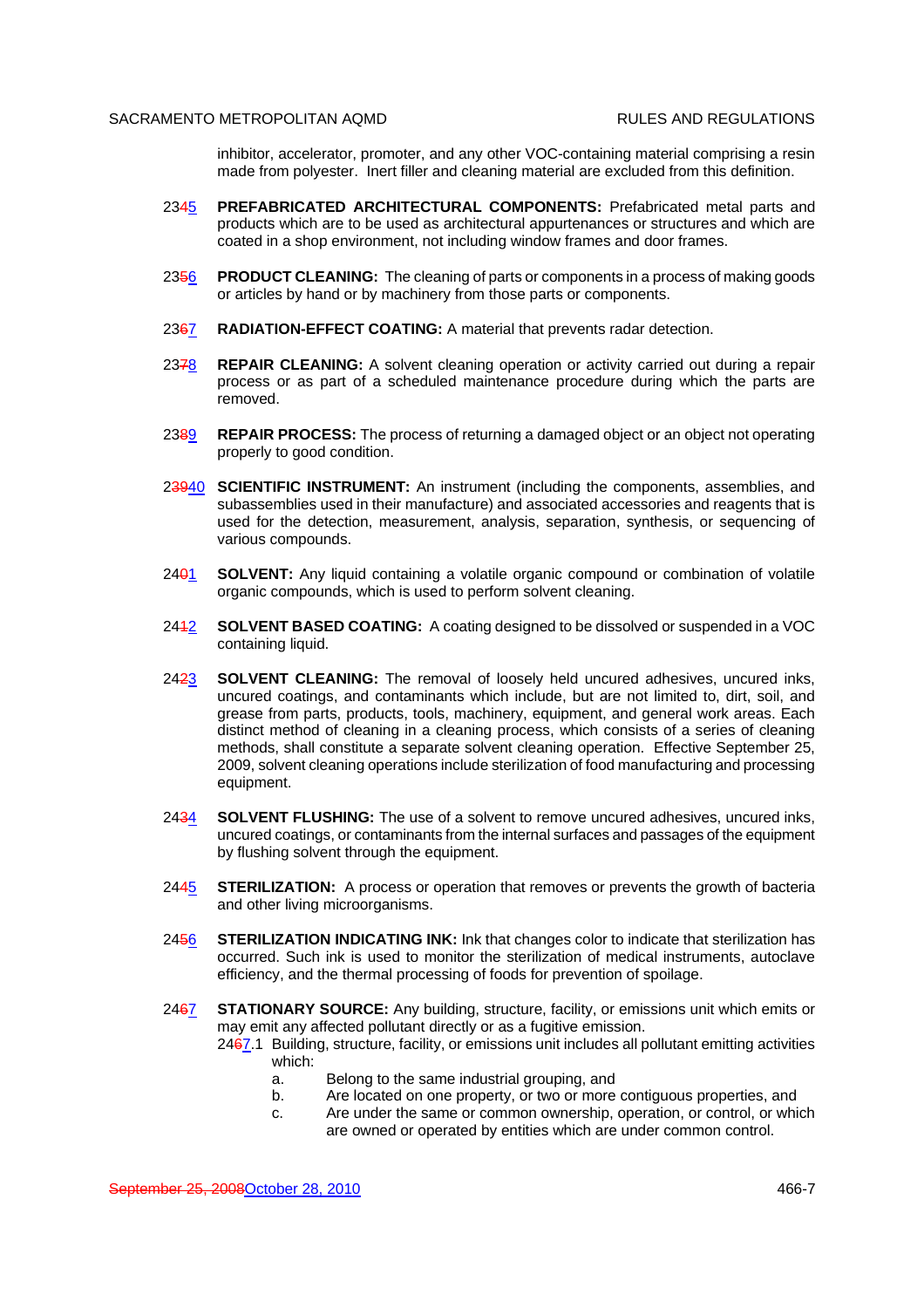- 2467.2 Pollutant emitting activities shall be considered as part of the same industrial grouping if:
	- a. They belong to the same two-digit Standard Industrial Classification (SIC) code, or
	- b. They are part of a common production process, which includes industrial processes, manufacturing processes and any connected processes involving a common material.
- 2478 **STRIPPING:** The removal of cured inks, cured coatings, or cured adhesives.
- 2489 **VOLATILE ORGANIC COMPOUND (VOC):** For the purpose of this rule, "volatile organic compound" has the same meaning as in Rule 101-GENERAL PROVISIONS AND DEFINITIONS.
- 24950 **VOLATILE ORGANIC COMPOUND (VOC) AS APPLIED:** A VOC as applied means the VOC content of the cleaning solvent as applied, including any diluters, as calculated pursuant to Section 502.1.
- 251 **WATER ACTIVITY:** a measure of the free moisture in a food and is the quotient of the water vapor pressure of the substance divided by the vapor pressure of pure water at the same temperature.
- 2502 **WATER BASED COATING:** A coating designed to be dissolved or suspended in water.
- 2513 **WIPE CLEANING:** The method of cleaning a surface by physically rubbing it with a material such as a rag, paper, sponge or a cotton swab moistened with a solvent.

# **300 STANDARDS**

#### 301 **VOC STANDARDS:**

301.1 A person shall not perform solvent cleaning unless the solvent has a VOC content, as applied (as determined pursuant to Section 502.1) equal to or less than the applicable VOC limit in the table below. The VOC content shall be calculated based on grams per liter of solvent or pounds per gallon of solvent including water and exempt compounds.

|                                                                                                                                        | <b>VOC Content</b><br>g/l (lb/gal)              |                                                 |  |
|----------------------------------------------------------------------------------------------------------------------------------------|-------------------------------------------------|-------------------------------------------------|--|
| <b>Solvent Cleaning Activity</b>                                                                                                       | Prior to<br>9/25/2009                           | <b>Effective</b><br>9/25/2009                   |  |
| General (wipe cleaning, maintenance cleaning)                                                                                          | 50(0.42)                                        | 25(0.21)                                        |  |
| Product Cleaning During Manufacturing Process or Surface Preparation for<br>Coating, Adhesive, Sealants, or Ink Application            |                                                 |                                                 |  |
| General<br>Electrical Apparatus Components and Electronic Components<br><b>Medical Devices and Pharmaceuticals</b><br><b>Platelets</b> | 50 (0.42)<br>500 (4.2)<br>800(6.7)<br>800 (6.7) | 25(0.21)<br>100 (0.83)<br>800(6.7)<br>800 (6.7) |  |
| Repair and Maintenance Cleaning                                                                                                        |                                                 |                                                 |  |
| General<br>Electrical Apparatus Components and Electronic Components<br><b>Medical Devices and Pharmaceuticals</b>                     | 50 (0.42)<br>900(7.5)                           | 25(0.21)<br>100(0.83)                           |  |
| <b>General Work Surfaces</b><br>Tools, Equipment, and Machinery<br><b>Platelets</b>                                                    | 600 (5.0)<br>800 (6.7)<br>800 (6.7)             | 600(5.0)<br>800 (6.7)<br>800 (6.7)              |  |
| Architectural Coating Application Equipment                                                                                            |                                                 |                                                 |  |
| <b>Water based Coatings</b><br><b>Enclosed Gun Cleaner</b>                                                                             | No limit                                        | 25(0.21)                                        |  |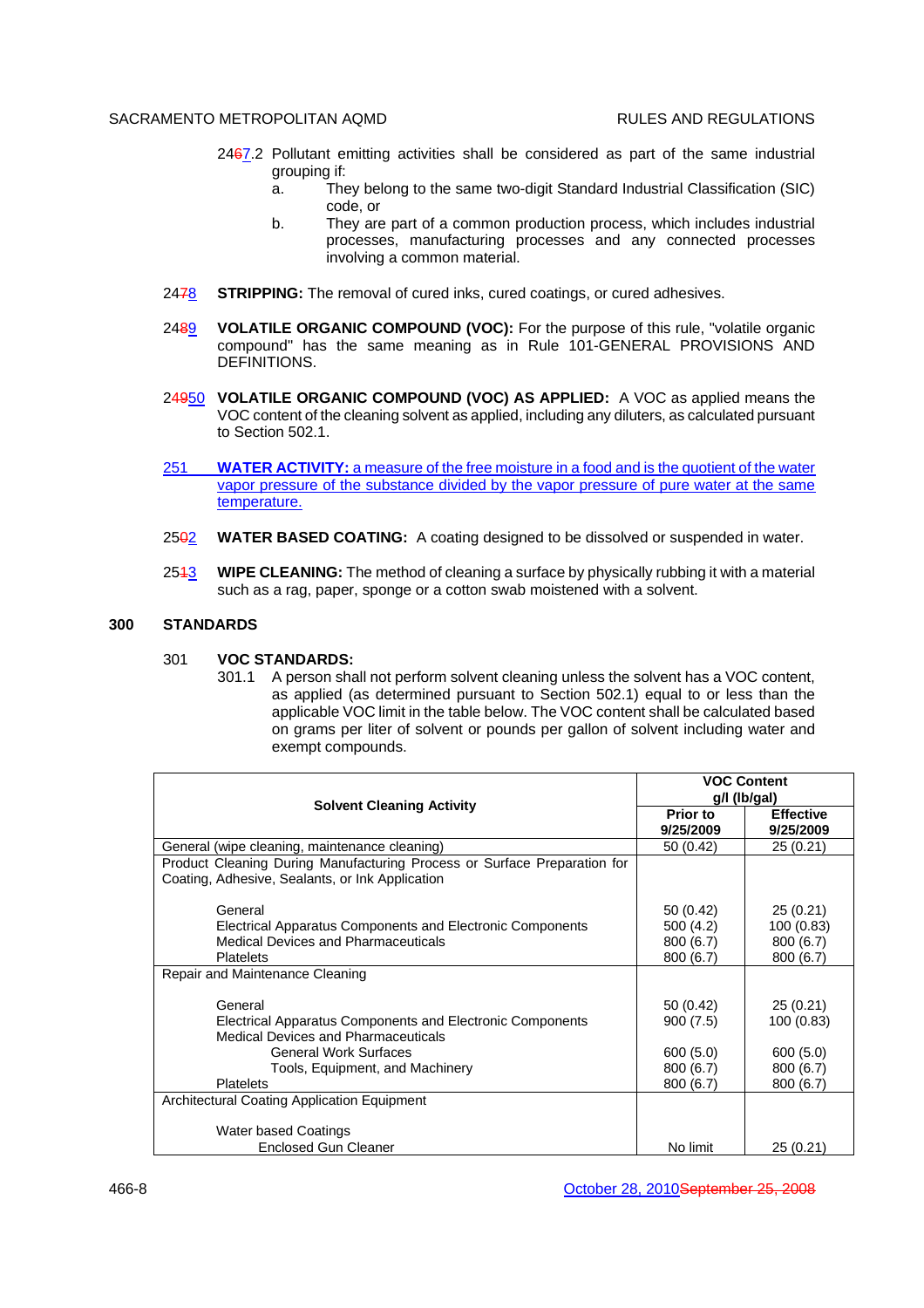| No Enclosed Gun Cleaner                                      | 50(0.42) | 25(0.21)   |
|--------------------------------------------------------------|----------|------------|
| Solvent based Coatings                                       |          |            |
| <b>Enclosed Gun Cleaner</b>                                  | No limit | 25(0.21)   |
| No Enclosed Gun Cleaner, cleaning at jobsite                 | 300(2.5) | 25(0.21)   |
| No Enclosed Gun Cleaner, cleaning not at jobsite             | 50(0.42) | 25(0.21)   |
| Sterilization of food manufacturing and processing equipment | No limit | 200 (1.68) |

- 302 **CLEANING DEVICES AND METHODS REQUIREMENTS:** A person shall not perform solvent cleaning unless one of the following cleaning devices or methods is used: 302.1 Wipe cleaning;
	- 302.2 Cleaning within closed containers or by using hand held spray bottles from which solvents are applied without a propellant-induced force;
	- 302.3 Using cleaning equipment which has a solvent container that is closed during cleaning operations, except when depositing and removing objects to be cleaned, and is closed during non-operation with the exception of maintenance and repair to the cleaning equipment itself;
	- 302.4 Using a remote reservoir degreaser, non-vapor degreaser, or vapor degreaser used pursuant to the provisions of Rule 454, DEGREASING OPERATIONS; or
	- 302.5 Using solvent flushing methods where the cleaning solvent is discharged into a container which is closed except for solvent collection openings and, if necessary, openings to avoid excessive pressure buildup inside the container. The discharged solvent from the equipment must be collected into containers without atomizing into the open air. The solvent may be flushed through the system by air or hydraulic pressure, or by pumping.
	- 302.6 Prior to September 25, 2009, cleaning of spray gun nozzles by soaking in solvent provided the container (not to exceed five (5) gallons in size) is kept tightly covered at all times except when accessing the container.

# 303 **STORAGE AND DISPOSAL REQUIREMENTS**

- 303.1 All solvents shall be stored in closed containers when not in use. The container shall be:
	- a. Nonleaking, and
	- b. Nonabsorbent.
- 303.2 All spent solvents shall be disposed of properly. Spent cleanup solvents may be classified as hazardous waste. The owner or operator shall obtain approval from applicable local, state, or federal water pollution control agency prior to disposing of spent solvents into the sewer or storm drain systems.
- 304 **EMISSIONS CONTROL EQUIPMENT:** As an alternative to complying with Section 301, a person may use air pollution control equipment provided it satisfies all of the following:
	- 304.1 The air pollution control equipment is approved by the Air Pollution Control Officer pursuant to Rule 201, General Permit Requirements,
	- 304.2 The air pollution control equipment is designed and operated with:
		- a. A control device efficiency of at least 95 percent on a mass basis, as determined pursuant to Sections 402 and 502.3, and
		- b. An emission collection efficiency of at least 90 percent on a mass basis of the emissions generated by the solvent cleaning operations, as determined pursuant to Section 502.4, or
		- c. An output of less than 50 parts per million calculated as carbon with no dilution.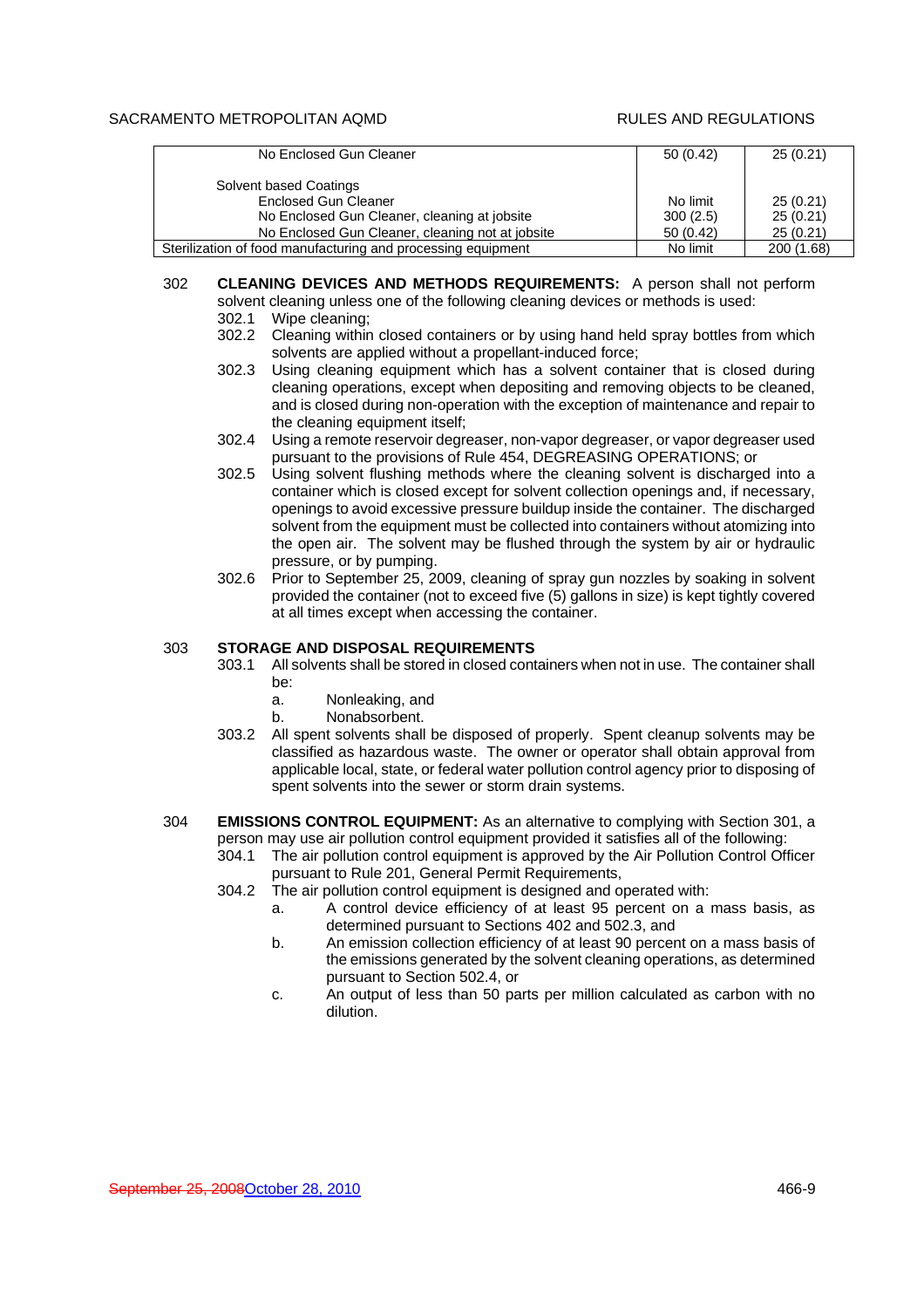304.3 Effective September 25, 2009, the air pollution control equipment shall result in VOC emissions per calendar quarter no greater than would have resulted from compliance with Section 301, as calculated by the following equation:

$$
\left[1-\left(\frac{CE}{100}\right)\left(\frac{CL}{100}\right)\right]\sum_{i=1}^{n} ACT_i(U_i) \leq \sum_{i=1}^{n} LIM_i(U_i)
$$

Where:  $CE =$  Control device efficiency, % by mass  $CL =$  Collection efficiency, % by mass  $ACT<sub>i</sub> =$  Actual VOC content of material "i," grams per liter<br>LIM<sub>i</sub> = Applicable VOC limit for material "i" in Section 301.  $=$  Applicable VOC limit for material "i" in Section 301, grams per liter  $U_i$  = Usage of material "i," liters per calendar quarter

# **400 ADMINISTRATIVE REQUIREMENTS**

401 **CALCULATION FOR DETERMINING VOC CONTENT OF CLEANING SOLVENTS INCLUDING WATER AND EXEMPT COMPOUNDS:** For the VOC content as applied, the volume of solvent is defined as the volume of the original solvent, plus any material added to the original solvent (e.g., thinners or reducers). For the VOC content as supplied, the volume of solvent is defined as the volume of the original solvent. The weight of VOC per total volume of solvent shall be calculated by the following equation:

$$
G_2 = \frac{W_v - W_w - W_{ec}}{V_m}
$$

| Where: G <sub>2</sub> | $=$                       | Weight of VOC per total volume of solvent, in grams per |  |
|-----------------------|---------------------------|---------------------------------------------------------|--|
|                       |                           | liter                                                   |  |
| W.,                   | $=$                       | Weight of all volatile compounds, in grams              |  |
| W.,                   | $\mathbf{r} = \mathbf{r}$ | Weight of water, in grams                               |  |

- $W_{\text{ec}}$  = Weight of m compounds, in grams
- $V_m$  = Volume of solvent, in liters
- 402 **CALCULATION FOR DETERMINING PERCENT CONTROL EFFICIENCY AND VOC MASS EMISSION RATE:** The VOC mass emission rate shall be calculated both upstream and downstream of the emissions control device based on the VOC mass concentration, collection efficiency, and volumetric flowrate, pursuant to Section 502.3, 502.4, and 502.5 and the following equations:

# 402.1 **VOC Mass Emission Rate:**

$$
M = (Q) * (C) * (60 \frac{m}{hr})
$$
 (calculated upstream and downstream)

Where: M = VOC mass emission rate (upstream/downstream), in lb/hr. Q = the volumetric flowrate at the inlet (upstream) or exhaust stack outlet (downstream), in standard cubic feet per minute as determined by Sections 502.3 and 502.5. C = the VOC mass concentration at the inlet (upstream) or outlet (downstream), in pounds per standard cubic feet, as

determined pursuant to Section 502.3.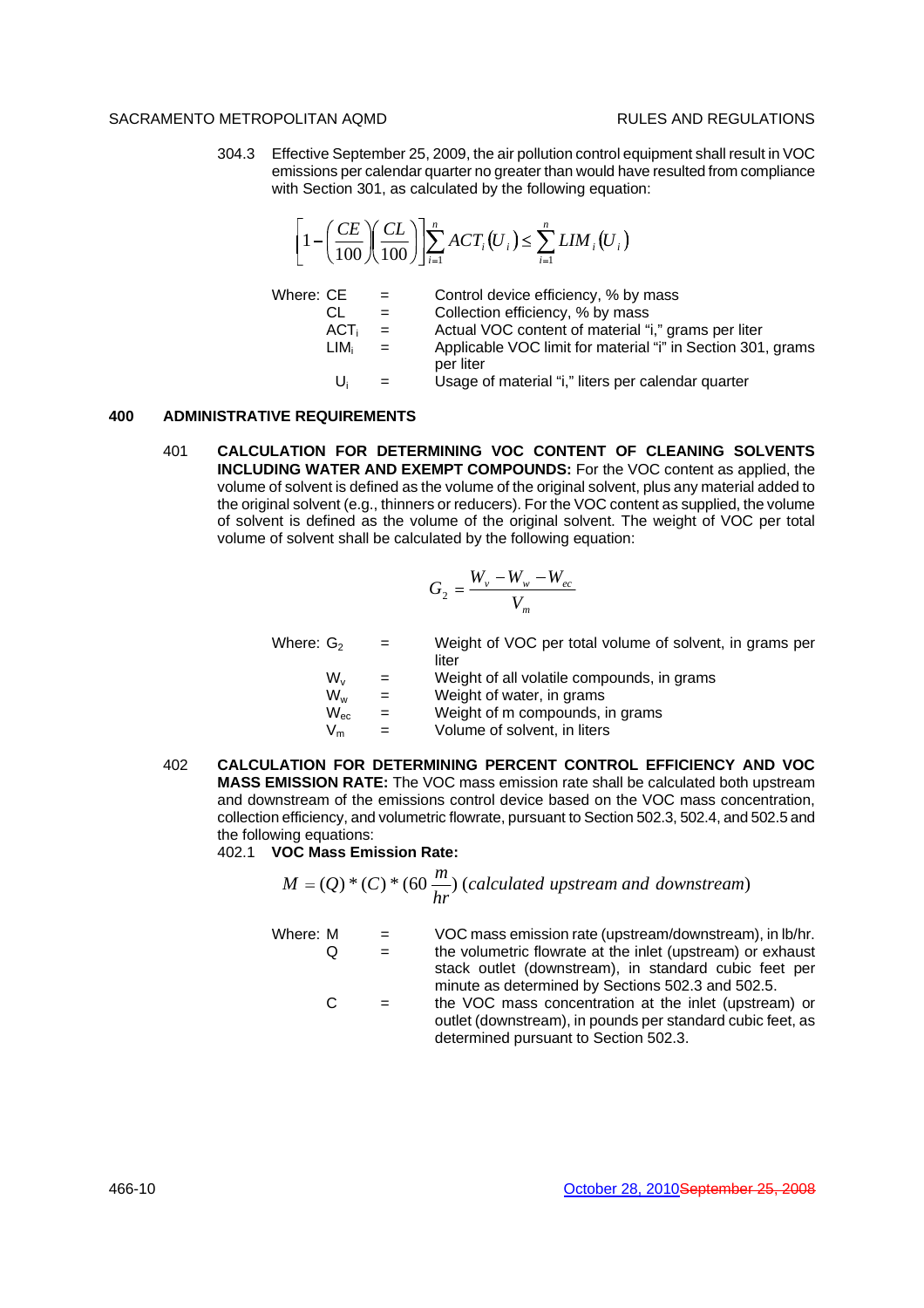#### 402.2 **The percent control efficiency is calculated as follows:**

$$
\%CE = \left(\frac{M_u - M_d}{M_u}\right) * 100
$$

| Where: CE   | $=$ | control efficiency.                              |
|-------------|-----|--------------------------------------------------|
| M.          | $=$ | the upstream VOC mass emission rate, in Ib/hr.   |
| $M_{\rm d}$ | $=$ | the downstream VOC mass emission rate, in lb/hr. |

- 403 **OPERATION AND MAINTENANCE PLAN:** Any person using an approved emission control device pursuant to Section 304 must submit an Operation and Maintenance Plan for the emissions control to the Air Pollution Control Officer for approval. This Plan shall specify operation and maintenance procedures that demonstrate continuous operation and compliance of the emissions control equipment during periods of emissions-producing operations. This Plan shall specify key system operating parameters, such as temperatures, pressures, and/or flow rates, necessary to determine compliance with this rule and shall describe in detail procedures to maintain the approved control device. The plan shall specify which records must be kept to document these operations and maintenance procedures. The records shall comply with the requirements of Section 501. This Plan shall be implemented upon approval by the Air Pollution Control Officer.
- 404 **PRODUCT INFORMATION REQUIREMENTS FOR SELLERS:** Any person who sells any solvent subject to this rule shall make available to the purchaser at the time of sale the following information:
	- 404.1 The solvent type by name/code/manufacturer;<br>404.2 The maximum VOC content of the cleanup so
	- The maximum VOC content of the cleanup solvent as applied. The VOC content shall be displayed as grams of VOC per liter of solvent (or pounds of VOC per gallon), including water and exempt compounds as determined pursuant to Section 502.1.
	- 404.3 Recommendations regarding thinning, reducing, or mixing with any solvent, if applicable.

## **500 MONITORING AND RECORDS**

#### 501 **RECORDKEEPING:**

- 501.1 **List of Solvents:** A list shall be maintained of all solvents currently used and/or stored at the site. The list shall include the following information:
	- a. Cleaning solvent type by name/code/manufacturer.
	- b. The actual VOC content of cleaning solvents listed in Section 301, as applied including water and exempt compounds.
	- c. The actual mixing ratio for the cleaning solvent as applied.
- 501.2 **Product Information:** The information listed under Section 404 shall be maintained on-site and made available to the Air Pollution Control Officer upon request.

501.3 **Usage Records:** Any person within the District using cleaning solvents regulated by this rule shall update and maintain the records as required by this rule as follows:

- a. **Daily:**
	- 1. Records of total applied volume in gallons per day of solvents used for cleaning of sterilization ink indicating equipment.
	- 2. Records of total volume of aerosol products in ounces used.

## b**. Monthly:**

- 1. Record of total applied volume in gallons for each cleaning solvent used, and
- 2. Record of solvent cleaning activity associated with each solvent used.